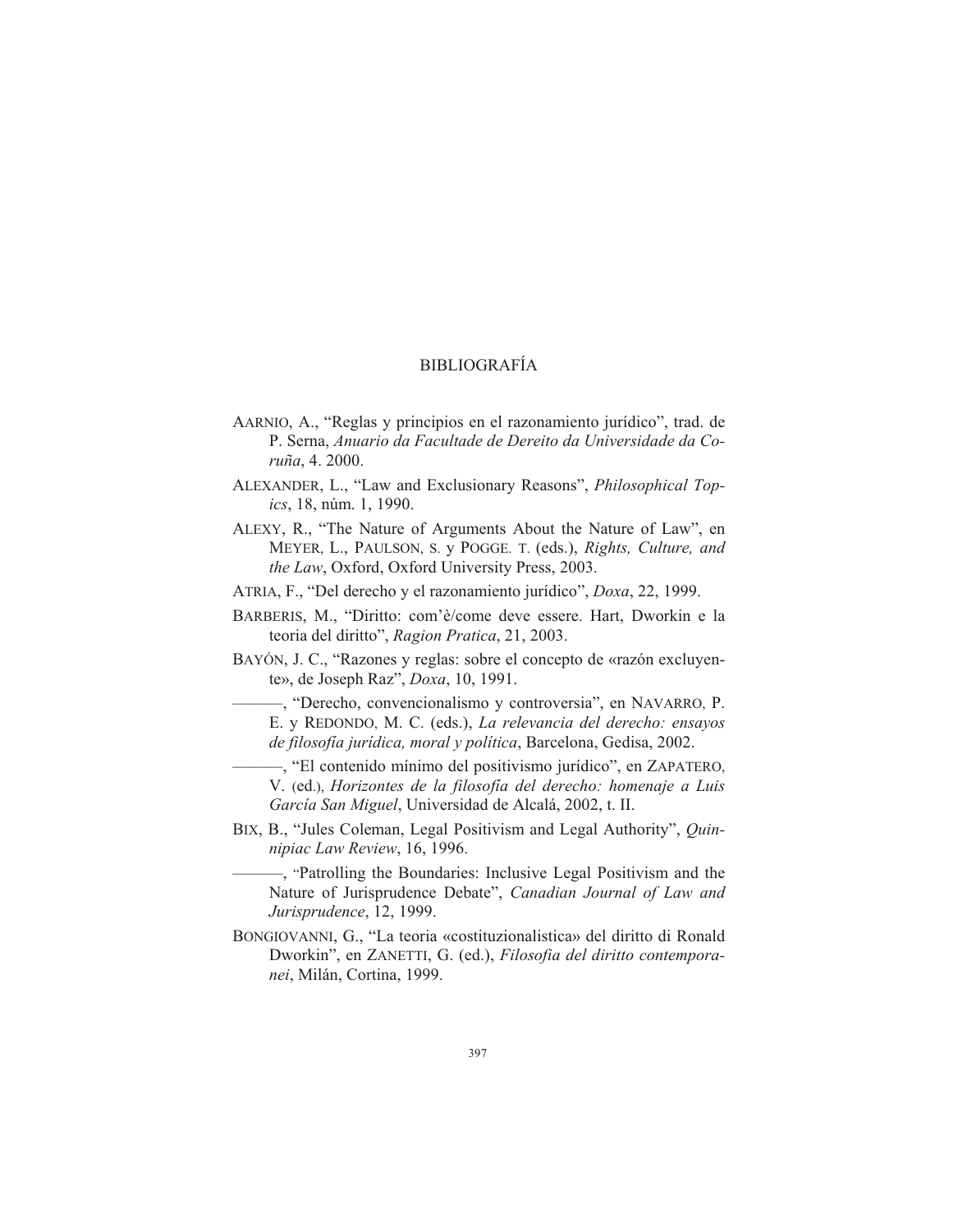- BRESLIN, L., "Making Inclusive Positivism Compatible with Razian Authority", *Canadian Journal of Law and Jurisprudence*, 14, núm. 1, 2001.
- CARRIÓ, G., *Notas sobre derecho y lenguaje*, Buenos Aires, Abeledo Perrot, 1986.
- CELANO, B., "La regola di riconoscimento è una convenzione?", *Ragion Practica*, 21, 2003.
- CHIASSONI, P., "Filologia, Mercurio, e l'ermeneutica preterintenzionale di H. Hart", *Ra gion Pra ti ca*, 21, 2003.
- CLARKE, D., "Exclusionary Reasons", *Mind*, 86, núm. 342, 1977.
- COLEMAN J. y LEITER, B., "Determinacy, Objectivity and Authority", en MARMOR, A. (ed.), *Law and Interpretation: Essays in Legal Philos*ophy, Oxford, Clarendon Press, 1995.

——, "Legal Positivism", en PATTERSON, D. (ed.), *A Companion to Philosophy of Law and Legal Theory*, Oxford, Blackwell, 1996.

COLEMAN, J., "Taking Rights Seriously", *California Law Review*, 66, 1978.

—, "Negative and Positive Positivism", *Law Journal of Legal Stud*ies, 11, núm. 1, 1982; También publicado en COHEN, M. (ed.), *Ron*ald Dworkin and Contemporary Jurisprudence, Londres, Duckworth, 1983.

——, "On the Relationship between Law and Morality", *Ratio Juris*, 2, núm. 1, 1989.

- - , "Rules and Social Facts", *Harvard Journal of Law and Public Po licy*, 14, núm. 3, 1991.

——, "Truth and Objectivity in Law", *Legal Theory*, 1, núm. 1, 1995.

- "Authority and Reason", en GEORGE, R. (ed.), *The Autonomy of Law: Essays on Legal Positivism, Oxford, Clarendon Press, 1996.* 

———, "Second Thoughts and Other First Impressions", en BIX, B. (ed.), *Analyzing Law: New Essays in Legal Theory*, Oxford, Clarendon Press, 1998.

——, "Constraints on the Criteria of Legality", *Legal Theory*, 6, núm. 2, 2000.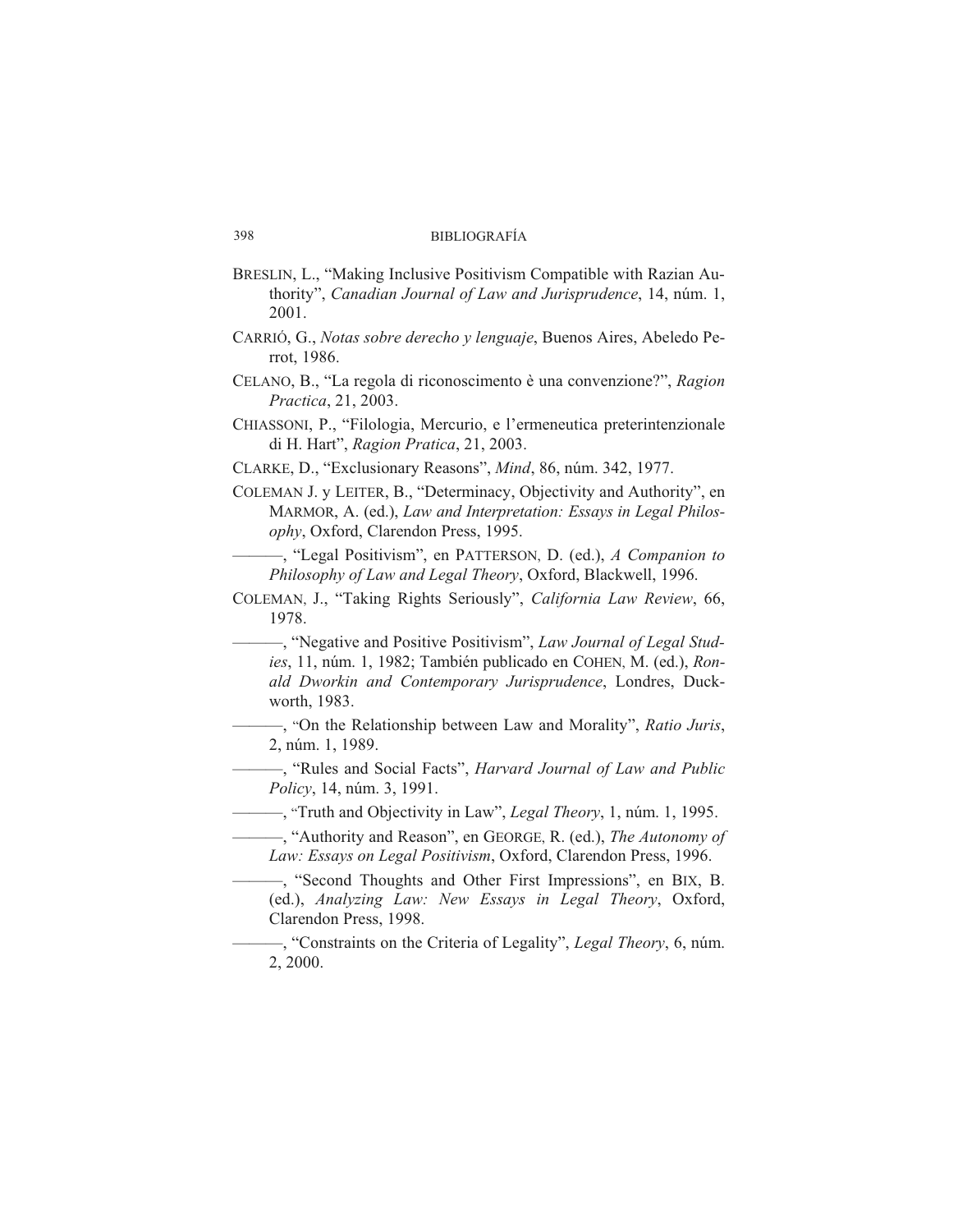—, "Incorporationism, Conventionality, and the Practical Difference The sis", en COLE MAN, J. (ed.), *Hart's Postscript: Essays on the Postscript to the Concept of Law*, Oxford, Oxford Univesity Press, 2001.

- ——, *The Practice of Principle. In Defence of a Pragmatist Approach to Legal Theory*, Oxford, Oxford Unirversity Press, 2001.
- —, "Conventionality and Normativity", en VILLANUEVA, E. (ed.), *Legal and Political Philosophy*, Holanda, Rodopi, 2002. La versión original y más completa de este trabajo puede verse en *http*://www. *law ber ke ley.edu/cen ters/ka dish/conv norm.pdf*.
- CRUZ, L. M., La Constitución como orden de valores: problemas jurídi*cos y po lí ti cos. Un Estu dio so bre los oríge nes del neo cons ti tu cio*   $n$ alismo, Granada, Comares, 2005.
- CULVER, K., "Leaving the Hart-Dworkin Debate", *University of Toronto Law Journal*, 51, núm. 4, 2001.
- DARE, T., "Wilfrid Waluchow and the Argument from Authority", *Oxford Journal of Legal Stu dies*, 17, núm. 2, 1997.
- PÁRAMO, J. R. de, "Entrevista a H. L. A. Hart", *Doxa*, 5, 1988.
- DICIOTTI, E., "H. L. A. Hart: il concetto di diritto, la morale e la norma di riconoscimento", Ragion Pratica, 21, 2003.
- DWORKIN, R., *Taking Rights Seriously*, Londres, Duckworth, 1977. Traducción de Guastavino, M., Los derechos en serio, Barcelona, Ariel, 1984.
	- **——, "A Reply", en COHEN, M. (ed.),** *Ronald Dworkin and Contemporary Jurisprudence*, Londres, Duckworth, 1983.

——, *Law's Empire*, Oxford, Hart Publishing, 1986 (reimp. 1998). Traducción de Ferrari, C., *El imperio de la justicia*, Barcelona, Gedisa, 1988.

——, *Foundations of Liberal Equality*, Salt Lake City, University of Utah Press, 1990. Traducción de Doménech, A., Ética privada e igualitarismo político, Barcelona, Paidós, 1993.

——, "Objectivity and Truth: You'd Better Believe It", *Philosophy and Pu blic Affairs*, 25, núm. 2, 1996.

------------, "Indeterminacy and Law", en GUEST, S. (ed.), *Positivism To*day, Londres, Dartmouth, 1996.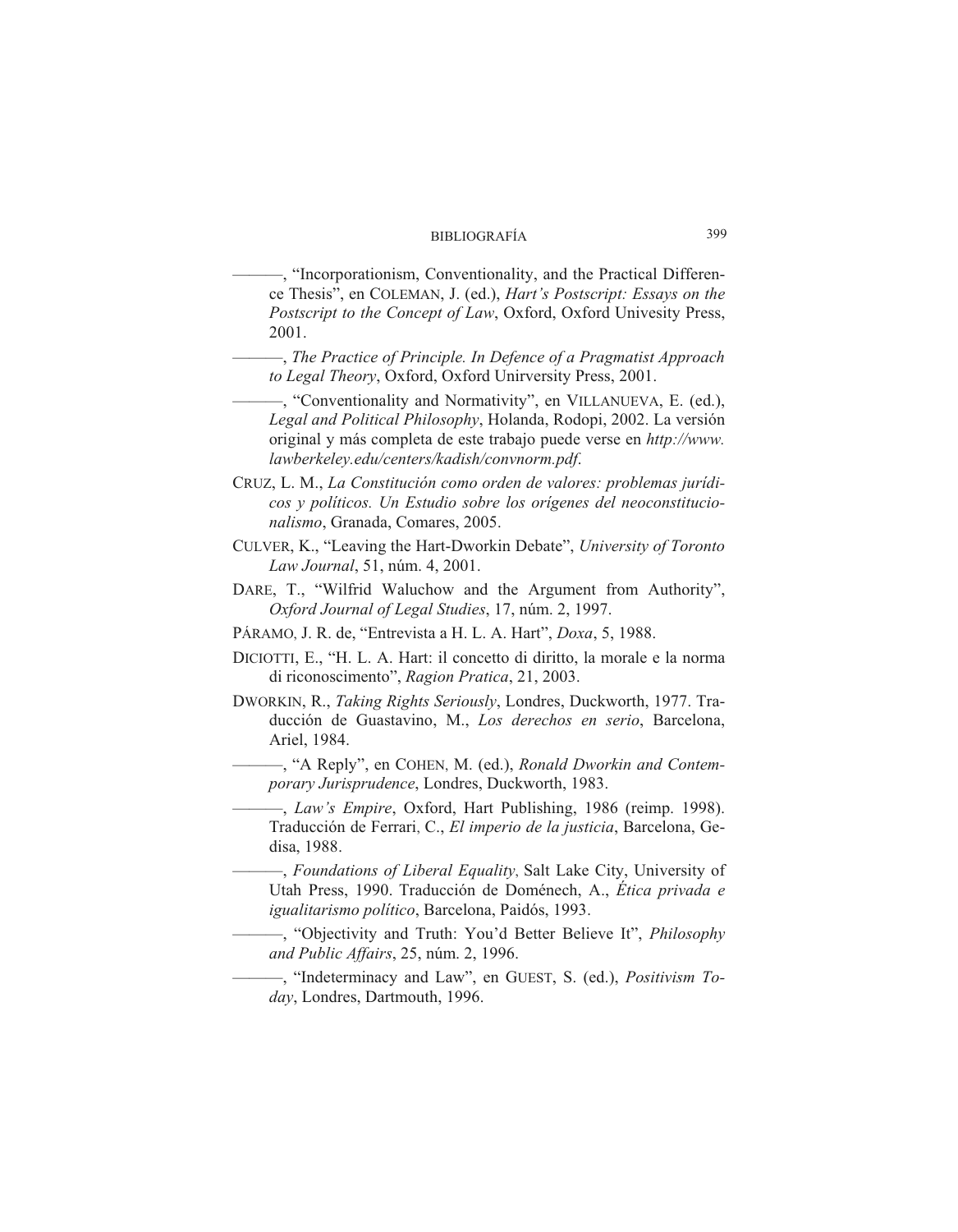———, "Thirty Years on", *Har vard Law Re view*, 115, núm. 6, 2002.

- - , "Hart's Postscript and Character of Political Philosophy", *Oxford Journal of Legal Stu dies*, 24, núm. 1, 2004.

- ENDICOTT, T., "Herbert Hart and the Semantic Sting", *Legal Theory*, 4, 1998).; Traducción de Navarro, P. E., "Herbert Hart y el aguijón semántico", en NAVARRO, P. E., y REDONDO, M. C. (eds.), *La relevan cia del de re cho: ensa yos de fi lo so fía ju rí di ca, mo ral y po lí ti ca*, Barcelona, Gedisa, 2002.
	- ———, "Raz on Gaps-the Surprising Part", en MEYER, L., PAULSON, S. y POGGE. T. (eds.), *Rights, Culture, and the Law*, Oxford, Oxford University Press, 2003.
- ESCUDERO, R., *Los calificativos del positivismo jurídico*, Madrid, Civitas, 2004.
- ETCHEVERRY, J., "What Has the ILP/ELP Debate Left?", *Comunicación al XXII Con gre so Mun dial de Fi lo so fía del De re cho y Fi lo so fía So cial*, Granada, 2005.
- FINNIS, J., *Natural Law and Natural Rights*, Oxford, Clarendon Press, 1980. Traducción de C. Orrego, *Ley natural y derechos naturales*, Buenos Aires, Abeledo Perrot, 2000.
	- ——, "The Truth in Legal Positivism", en GEORGE, R. (ed.), *The Autonomy of Law: Essays on Legal Positivism, Oxford, Clarendon* Press, 1996.
	- ——, "Natural Law: The Classical Tradition", en COLEMAN, J. y SHA-PIRO, S. (eds.), *The Oxford Handbook of Jurisprudence and Philosophy of Law*, Oxford, Oxford University Press, 2002.
- FLORES, I., "In the Dark Side of the Conventionality Thesis?", en VILLANUEVA, E. (ed.), *Legal and Political Philosophy*, Amsterdam, Nueva York, Rodopi, 2002.
- FÜßER, K., "Farewell to «Legal Positivism»: The Separation Thesis Unravelling", en GEORGE, R. (ed.), *The Autonomy of Law: Essays on Le*gal Positivism, Oxford, Clarendon Press, 1996.
- GANS, C., "Mandatory Rule and Exclusionary Reasons", *Philosophia*, 15, 1985-1986.
- GARDNER, J., "Legal Positivism: 5  $\frac{1}{2}$  Myths", *American Journal of Juris pru den ce*, 46, 2001.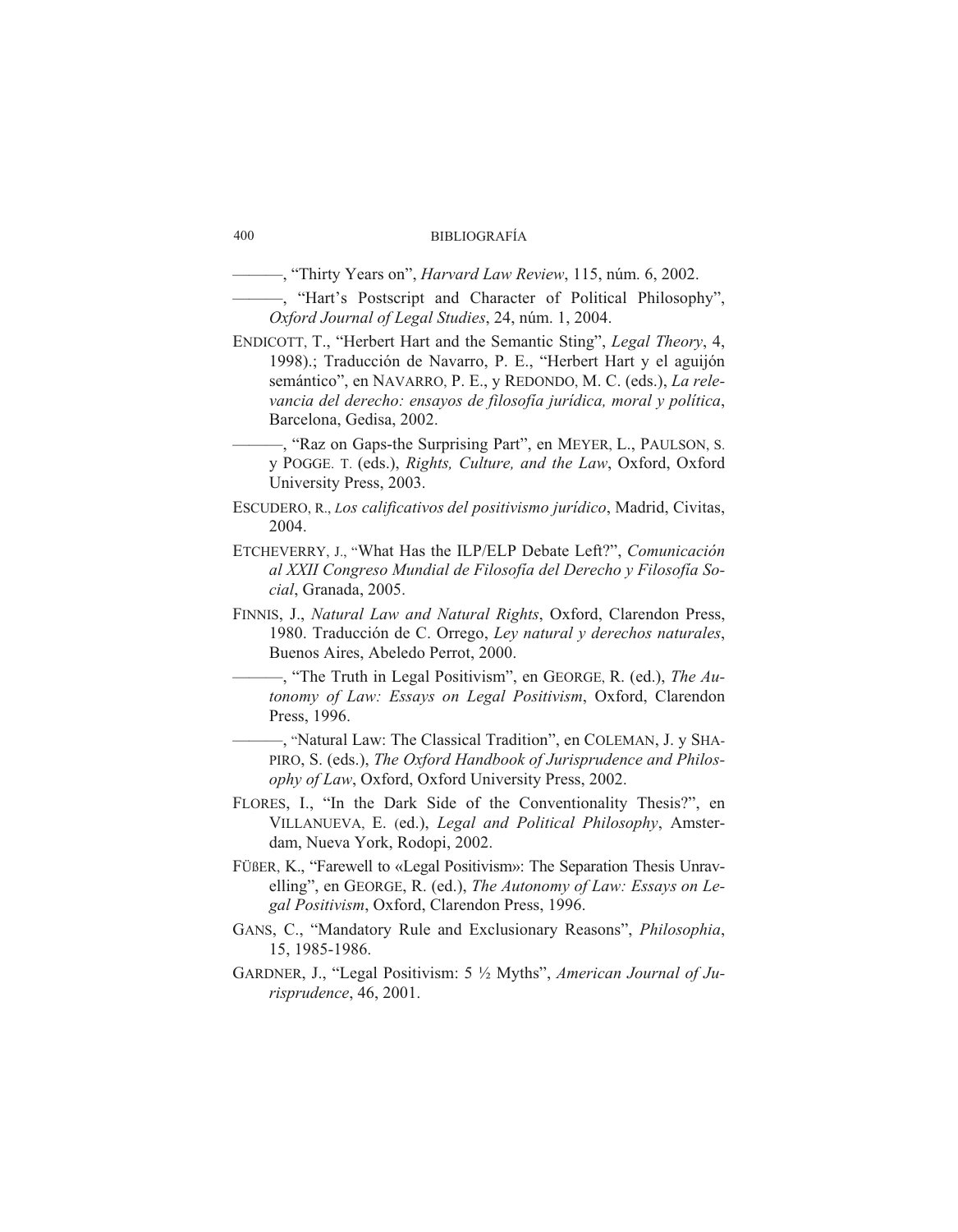- GOLDSWORTHY, J. D., "The Self-Destruction of Legal Positivism" *Oxford Journal of Legal Stu dies*, 10, núm. 4, 1990.
- GREEN, L., "The Concept of Law Revisited", *Michigan Law Review*, 94, 1996.

----, "Positivism and Conventionalism", *Canadian Journal of Law* and Jurisprudence, 12, 1999.

- ——, "The Inseparability of Law and Morality", en *XXI Congreso Mundial de Filosofía del Derecho y Filosfía Social*, Lund, 2003, http://www.ivr2003.networkshop\_abstracts/documents/greenfull*text.pdf*.
- GREENAWALT, K., "The Rule of Recognition and the Constitution", *Michigan Law Review*, 85, 1987.
	- ——, "Too Thin and Too Rich: Distinguishing Features of Legal Positivism", en GEORGE R. (ed.), *The Autonomy of Law: Essays on* Legal Positivism, Oxford, Clarendon Press, 1996.
- GUASTINI, R., "Hart su indeterminatezza, incompletezza, e discrezionalità giudiziale", en *Ragion Practica*, 21, 2003.
- GUEST, S., "Two Strands in Hart's Theory of Law: A Comment on the Postscript to Hart's The Concept of Law", en GUEST, S. (ed.), *Positivism Today*, Londres, Dartmouth, 1996.
- GIUDICE, M., "Unconstitutionality, Invalidity and Charter Challenges", *Canadian Journal of Law and Jurisprudence, XV, núm.1, 2002.*
- HART, H. L. A., *The Concept of Law*, Oxford, Clarendon Press, 1961. Traducción de Carrió, G., *El concepto de derecho*, Buenos Aires, Abeledo Perrot, 1963.

——, *Essays on Bentham. Jurisprudence and Political Theory*, Oxford, Clarendon Press, 1982 (reimp. 2001).

——, *Essays on Jurisprudence and Philosophy*, Oxford, Clarendon Press, 1982.

——, "Comment on Dworkin «Legal Theory and the Problem of Sense»", en GAVISON, R. (ed.), *Issues in Contemporary Legal Philos*ophy, Oxford, Clarendon Press, 1987.

———, "El nuevo desafío al positivismo jurídico", *Sistema: Revista de Ciencias Sociales, 36, 1990.*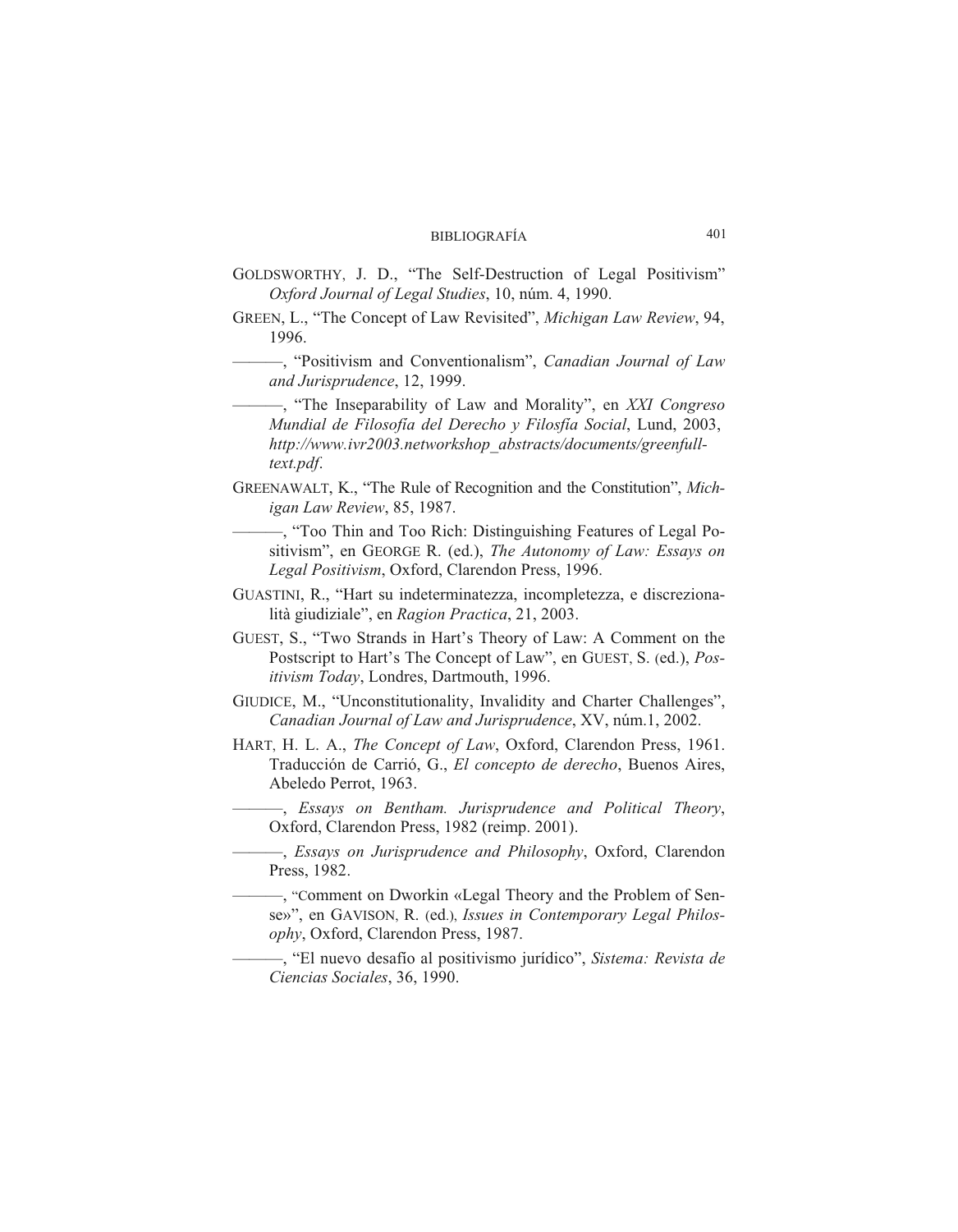## 402 BIBLIOGRAFÍA

—, "Postscript", *The Concept of Law*, 2a. ed., Oxford, Clarendon Press, 1994.

HIMMA, K. E., "Incorporationism and the Objectivity of Moral Norms", *Le gal Theory*, 5, núm. 4, 1999.

——, "Waluchow's Defense of Inclusive Legal Positivism", *Legal Theory*, 5, 1999.

———, "Ju di cial Discretion and the Con cept of Law", *Oxford Journal of Le gal Stu dies*, 19, núm. 1, 1999.

---, "H. L. A. Hart and the Practical Difference Thesis", *Legal Theory*, 6, núm. 1, 2000.

——, "Bringing Hart and Raz to the Table: Coleman's Compability The sis", *Oxford Journal of Legal Stu dies*, 20, núm. 4, 2001.

- "Law's Claim of Legitimate Authority", en COLEMAN, J. (ed.), *Hart's Postscript: Essays on the Postscript to the Concept of Law*, Oxford, Oxford University Press, 2001.

———, "The Instan tia tion The sis and Raz's Cri ti que of Inclu si ve Po si tivism", *Law and Philosophy*, 20, núm. 1, 2001.

——, "Inclusive Legal Positivism", en COLEMAN, J. y SHAPIRO, S. (eds.), *The Oxford Handbook of Jurisprudence and Philosophy of* Law, Oxford, Oxford University Press, 2002.

——, "Ambiguosly Stung: Dworkin's Semantic Sting Reconfigurated", *Le gal Theory*, 8, 2002.

- Substance and Method in Conceptual Jurisprudence and Legal Theory", *Virginia Law Review*, 88, 2002.

——, "The Conventionality Thesis, the U. S. Constitution, and Dworkin's Semantic Sting", en *First Annual Hawaii International Conference of Arts and Sciences* , 2003, en *http://www.hichumanities. org/AHpro cee dings/Ken neth%20Ei nar%Him ma.pdf.*

——, "Making Sense of Constitutional Disagreement: Legal Positivism, the Bill of Rights, and the Conventional Rule of Recognition in the United States", *Journal of Law in Society*, 4, 2003.

-, "Trouble in Law's Empire: Rethinking Dworkin's Third Theory of Law", *Oxford Journal of Legal Stu dies*, 23, núm. 3, 2003.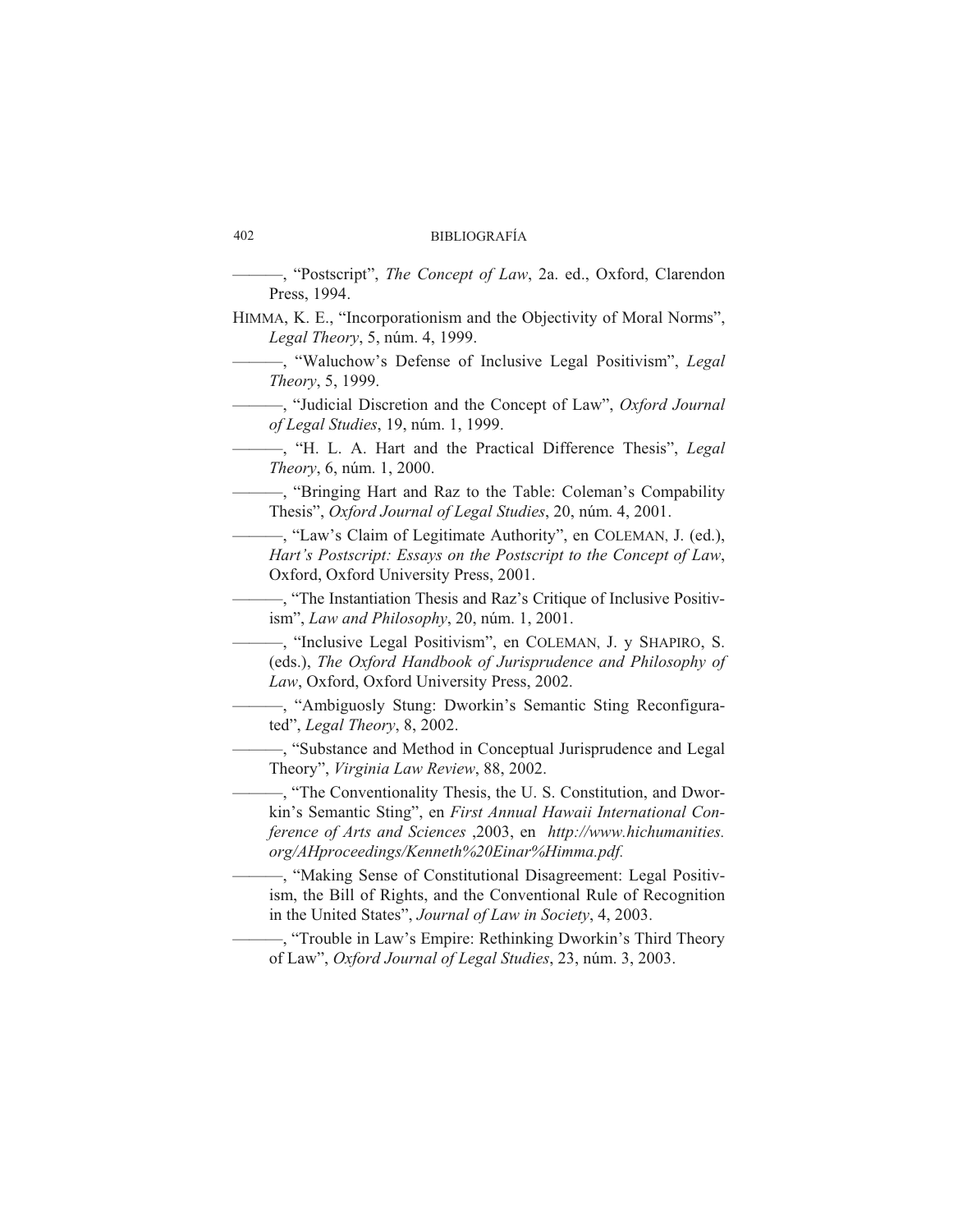—, "Final Authority to Bind with Moral Mistakes: On the Explanatory Potential of Inclusive Legal Positivism", *Law and Philosophy*, 24, 2005.

- HONORÉ, T., "The Necessary Connection between Law and Morality", *Oxford Journal of Legal Stu dies*, 22, núm. 3, 2002.
- HURD, H., "Challenging Authority", *Yale Law Journal*, 100, núm. 6, 1991.
- IGLESIAS VILA, M., "Discreción judicial y positivismo jurídico. Los criterios sustantivos de validez", en CARBONELL, M., FIX-FIERRO, H., y VÁZQUEZ, R. (eds.), *Jueces y Derecho*, México, Porrúa, 2004.
- JORI, M., "L'ultimo Hart e la teoria dionisiaca del diritto: una discussione mancata" *Ragion Pratica*, 21, 2003.
- KELSEN, H., *Reine Rechtslehre*, 2a. ed., Viena, 1960. Traducción de Vernengo, R., *Teoría Pura del Derecho*, México, Porrúa, 1998.
- KRAMER, M., *In Defense of Legal Positivism: Law without Trimmings*, Oxford, Oxford University Press, 1998.

——, "Coming to Grips with the Law: In Defense of Positive Legal Positivism", *Legal Theory*, 5, 1999.

———, "Requirements, Reasons, and Raz: Legal Positivism and Legal Du ties", *Ethics*, 109, núm. 2, 1999.

——, "How Moral Principles Can Enter into Law", *Legal Theory*, 6, núm. 1, 2000.

——, "Throwing Light on the Role of Moral Principles in the Law: Further Reflections", *Legal Theory*, 8, 2002.

- ——, *Where Law and Morality Meet*, Oxford, Oxford University Press, 2004.
- LA TORRE, M., "Judex rex", Ragion Practica, 21, 2003.
- LEITER, B., "Legal Realism, Hard Positivism, and the Limits of Conceptual Analysis", en COLEMAN, J., *Hart's Postscript: Essays on the* Postscript to the Concept of Law, Oxford, Oxford Univesity Press, 2001.

——, "Beyond the Hart/Dworkin Debate: The Methodology Problem in Jurisprudence", *American Journal of Jurisprudence*, 48, 2003.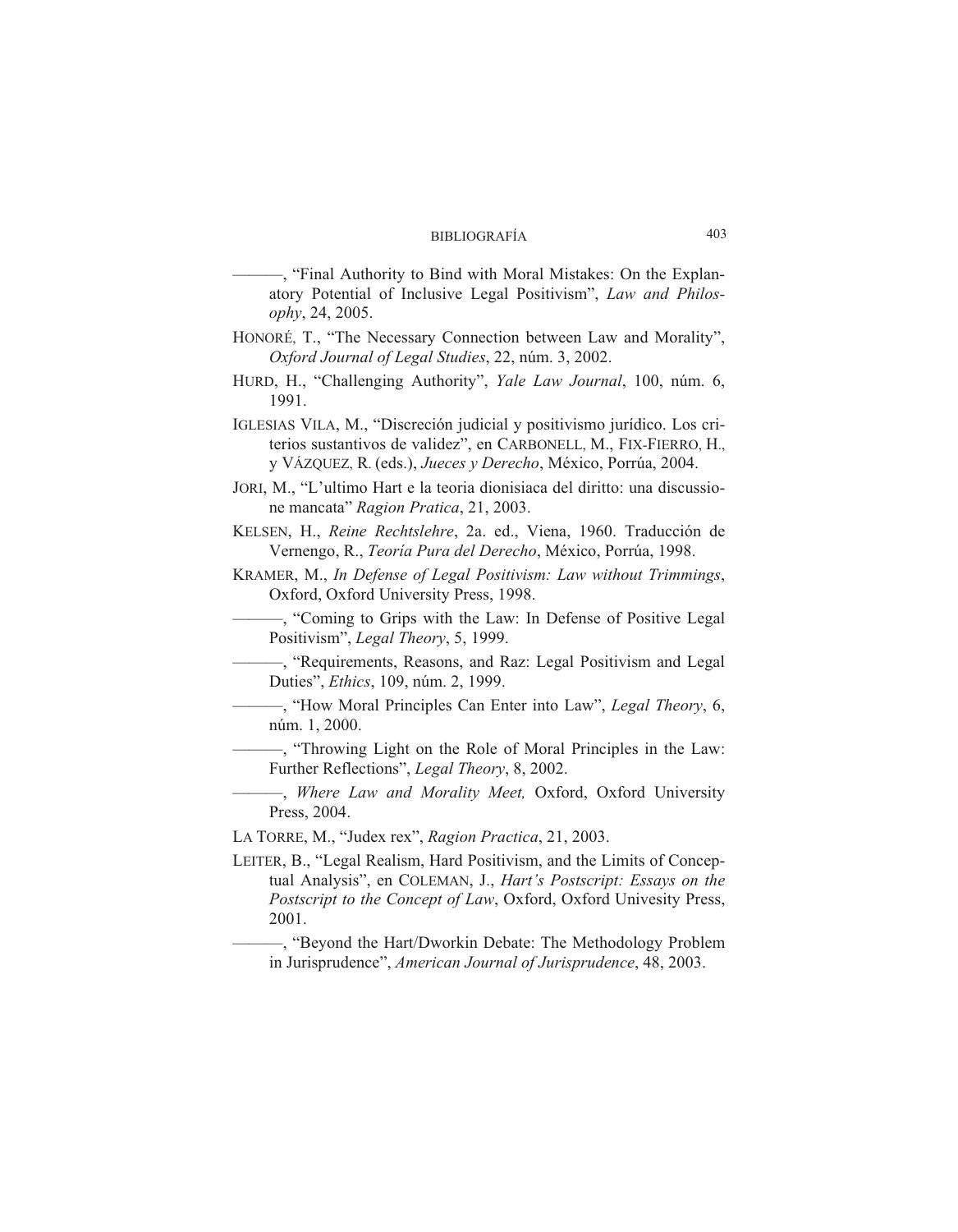- LYONS, D., "Principles, Positivism and Legal Theory ", *Yale Law Journal*, 87, 1977.
	- -, "Moral Aspects of Legal Theory", *Midwest Studies in Philosophy*, 7, 1982. También publicadas las secciones 3-6 en COHEN, M. (ed.), *Ronald Dworkin and Contemporary Jurisprudence*, Londres, Duckworth, 1983. Traducción de Álvarez, S., "Aspectos morales" de la teoría del derecho", Barcelona, Gedisa, 1993.
- MACKIE, J., "The Third Theory of Law", *Philosophy and Public Affairs*. 7, núm. 1, 1977.
- MACCORMICK, N., "Natural Law and the Separation of Law and Morals", en GEORGE, R. (ed.), *Natural Law Theory: Contemporary Essays*, Oxford, Clarendon Press, 1992.
- MARMOR, A., *Interpretation and Legal Theory*, Oxford, Clarendon Press, 1992. Traducción de Mendoza Hurtado, M., *Interpretación y teoría del derecho*, Barcelona, Gedisa, 2001.

———, *Positive Law and Objective Values*, Oxford, Clarendon Press, 2001.

- MASSINI CORREAS, C. I., "La objetividad en la interpretación jurídica. La objetividad modesta y sus problemas" (promanuscrito), 2005.
- MITROPHANOUS, E., "Soft Positivism", *Oxford Journal of Legal Studies*, 17, núm. 4, 1997.
- MOORE, M., "Authority, Law, and Razian Reasons", *Southern California Law Review*, 62, 1989.
- MORAUTA, J., "Three Separation Thesis", *Law and Philosophy*, 23, núm. 2, 2004.
- MORESO, J. J., "En defensa del positivismo jurídico incluyente", en NAVARRO, P. E. y REDONDO, M. C. (eds.), *La relevancia del derecho: ensayos de filosofía jurídica, moral y política, Barcelona, Ge*disa, 2002.
	- ——, "El reino de los derechos y la objetividad de la moral", en DICIOTTI E. (ed.), *Diritti umani ed oggetività della morale*, Siena, Dipartimento di Scienze Storiche, Giurdiche, Politiche e Sociali, 2003.
- MORIWA, Y., "Authority, Rationality, and Law: Joseph Raz and the Practice of Law", *Southern California Law Review*, 62, 1989.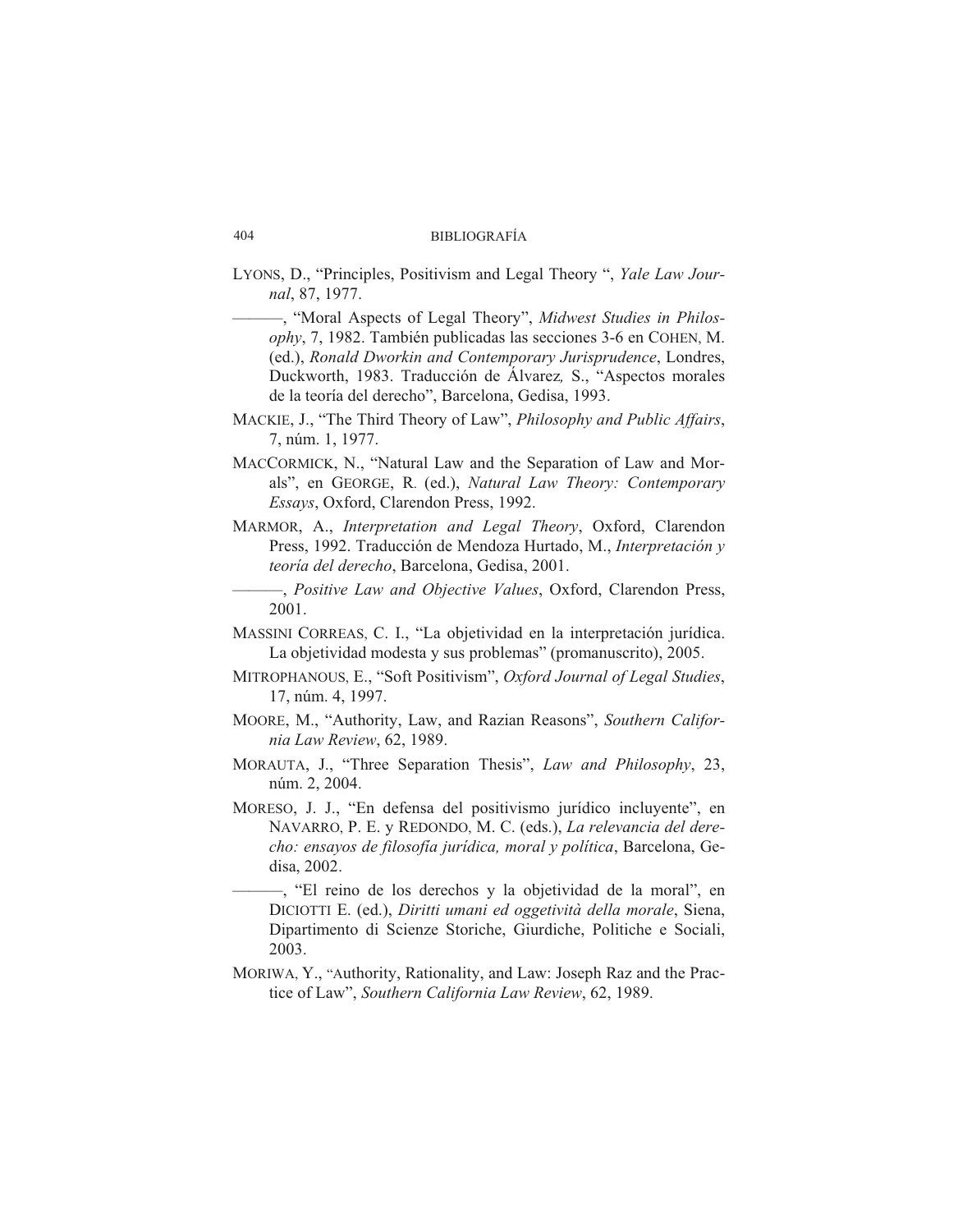- MURPHY, L., "The Political Question of the Concept of Law", en COLE-MAN, J., *Hart's Postscript: Essays on the Postscript to the Concept of Law*, Oxford, Oxford University Press, 2001.
- NAVARRO, P., ORUNESU, C., RODRÍGUEZ, J. y SUCAR, G., "La aplicabilidad de las normas jurídicas", en COMANDUCCI, P. y GUASTINI, R. (eds.), A*na li si e di rit to 2000: Ri cer che di giu ris pru den za ana liti ca*, Turín, Giappichelli, 2001.
- ———, "On the Self Destruction of Legal Positivism", en CHIASSONI, P. (ed.), *The Legal Ought*, Turín, G. Giappichelli, 2001.
- ORREGO, C., *H. L. A Hart. Abogado del positivismo jurídico*, Navarra, EUNSA, 1997.
- ORUNESU, C. y RODRÍGUEZ, J., "Estudio Preliminar sobre SCHAUER, F.", Las reglas en juego, Madrid, Marcial Pons, 2004.
- PERRY, S., "Judicial Obligation, Precedent and the Common Law", *Oxford Journal of Legal Studies, 7, núm. 2, 1987.*

———, "Se cond-Order Rea sons, Uncer tainty and Le gal Theory", *Southern Ca li for nia Law Re view*, 62, 1989.

——, "Varieties of Legal Positivism", *Canadian Journal of Law and Ju ris pru den ce*, 9, 1996.

-, "Hart's Methodological Positivism", en COLEMAN, J., *Hart's Postscript: Essays on the Postscript to the Concept of Law*, Oxford, Oxford University Press, 2001.

- PINO, G., "The Place of Legal Positivism in Contemporary Constitutional States", *Law and Philosophy*, 18, núm. 5, 1999.
- POSTEMA, G., "Coordination and Convention at the Foundations of Law", *The Journal of Legal Studies*, XI, 1982.
- POZZOLO, S., "Riflessioni su inclusive e soft positivism", en COMAN-DUCCI, P. y GUASTINI, R. (eds.), *Analisi e diritto*, Turín, Giappichelli, 1998.

———, *Neo cos ti tu zio na lis mo e po si ti vis mo giu ri di co*, *Ana li si e di rit to*, 47, Turín, Giappichelli, 2001.

PRIETO SANCHÍS, L., "El constitucionalismo de principios, ¿entre el positivismo y el iusnaturalismo? (a propósito de "el derecho dúctil" de Gustavo Zagrebelsky)", *Anuario de Filosofía del Derecho*, XIII, 1996.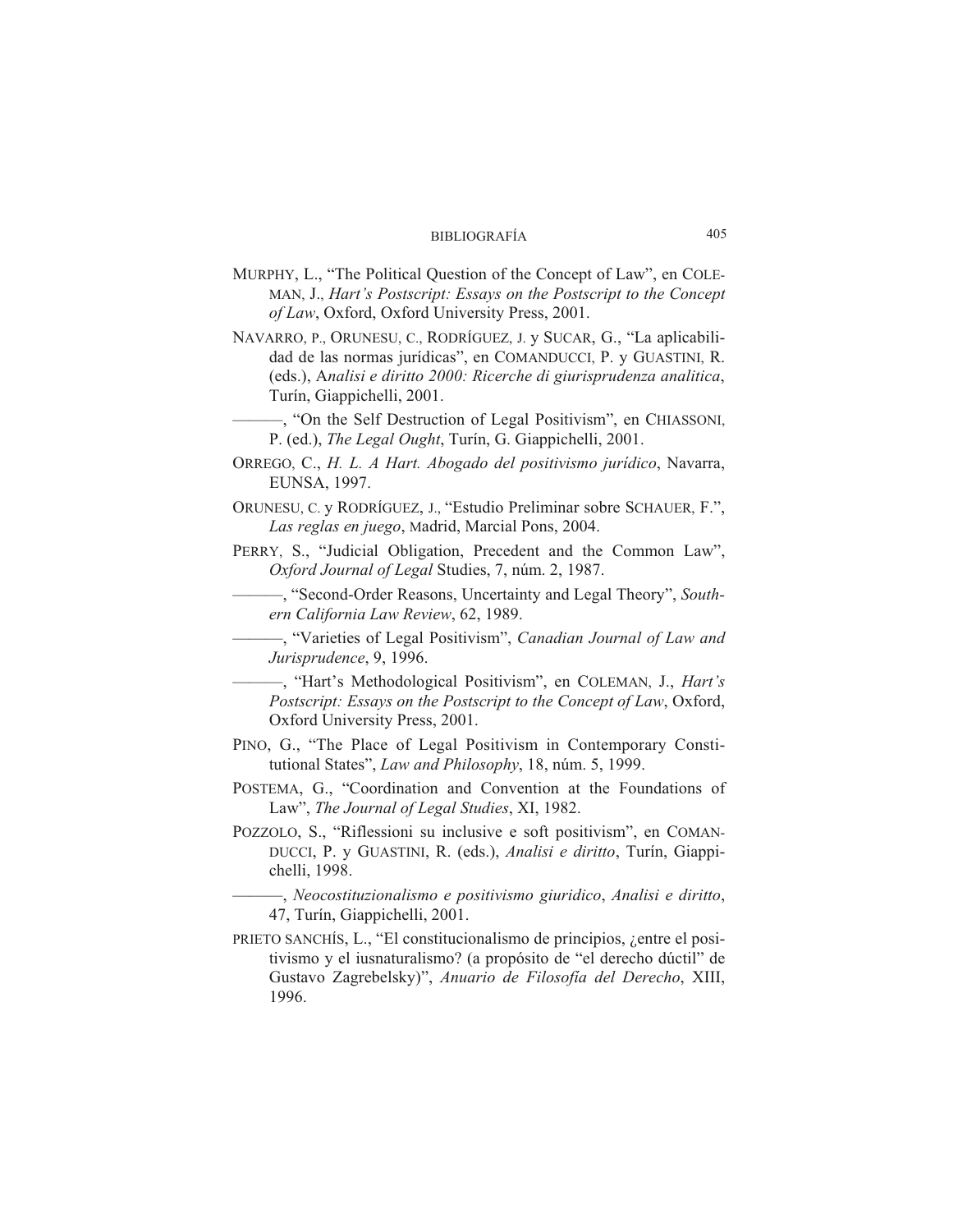## 406 BIBLIOGRAFÍA

———, *Cons ti tu cio na lis mo y po si ti vis mo ju rí di co*, Mé xi co, Fon ta ma ra, 1997.

RAZ, J., "Legal Principles and the Limits of Law", *Yale Law Journal*, 81, 1972. También publicado en COHEN, M. (ed.), *Ronald Dworkin* and Contemporary Jurisprudence, Londres, Duckworth, 1983.

-----, *Practical Reason and Norms*, Londres, Hutchinson, 1975. Traducción de Ruiz Manero, J., *Razón práctica y normas*, Madrid, Centro de Estudios Constitucionales, 1991.

———, *The Authority of Law*, Oxford, Clarendon Press, 1979.

——, *The Morality of Freedom*, Oxford, Clarendon Press, 1988 (reimp. 2001).

-, "Postema on Law's Autonomy and Public Practical Reasons: A Critical Comment", *Legal Theory*, 4, 1998.

——, "Two Views of the Nature of the Theory of Law", *Legal Theory*, 4, 1998.

——, *Ethics in the Public Domain*, Oxford, Clarendon Press, 1994. Traducción de Melón, M. L., *La ética en el ámbito público*, Barcelona, Gedisa, 2001.

——, "About Morality and the Nature of Law", *American Journal of Ju ris pru den ce*, 48, 2003.

——, "Incorporation by Law", *Legal Theory*, 10, núm. 1, 2004.

- RIVAS, P., "El sentido de la teoría jurídica del *Inclusive Legal Positivism*", Comunicación al XXII Congreso Mundial de Filosofía del *De re cho y Fi lo so fía So cial*, Gra na da, 2005.
- RÓDENAS, Á., *Razonamientos judicial y reglas*, México, Fontamara, 2000.

——, "¿Qué queda del positivismo jurídico?", *Doxa*, 26, 2003.

- RODRÍGUEZ-TOUBES MUÑIZ, J., "Is Soft Positivism a Positivism?", *Archiv für Rechts-und So cialp hi lo sop hie*, Beiheft 70, 1997.
- RUIZ MANERO, J., "Entrevista realizada a J. Raz", *Doxa*, 9, 1991.
- SÁNCHEZ FERNÁNDEZ, L. M., "Ironías, falacias, perversiones, enigmas: Sobre el positivismo y la tesis de la separación", *Doxa*, 25, 2002.
- SARTORIUS, R., "Social Policy and Judicial Legislation", *American Philo sop hi cal Quar terly*, 8, 1971.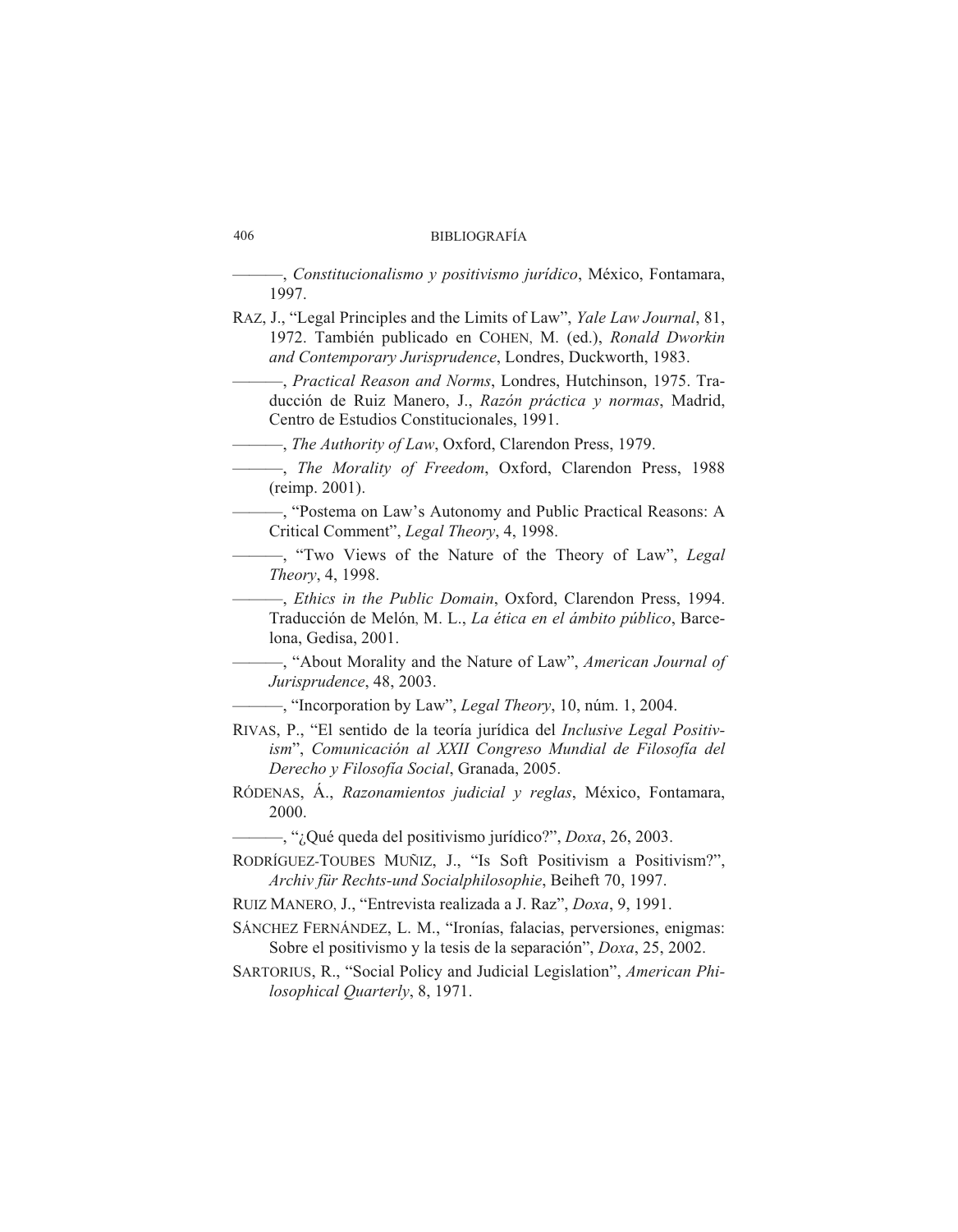- SASTRE, S., *Ciencia jurídica positivista y neoconstitucionalismo*, Madrid, McGraw Hill, 1999.
- SCHAUER, F., *Playing by the Rules*, Oxford, Clarendon Press, 1991. Traducción de Orunesu, C. y Rodríguez J., *Las reglas en juego*, Madrid, Marcial Pons, 2004.

- "Rules and the Rule of Law", *Harvard Journal of Law and Public Po licy*, 14, núm. 3, 1991.

**-**, "Constitutional Positivism", *Connecticut Law Review*, 25, núm. 3, 1992-1993.

- "Positivism Trough Thick and Thin", en BIX, B. (ed.), *Analyzing Law: New Essays in Legal Theory*, Oxford, Clarendon Press, 1998.

——, "Legal Positivism and the Contingent Autonomy of Law", en CAMPBELL, T. y GOLDSWORTHY, J. (eds.), *Judicial Power*, *Democ*racy and Legal Positivism, Aldershot, Ashgate Dartmouth, 2000.

SCHIAVELLO, A., "Modest Objectivity ed interpretazione del diritto", *Co mu ni ca ción al* "*VII Co llo quio in ter na zio na le ita lo-spag no lo su Il Ragionamento giuridico"*, 22/23, septiembre del 2000.

SEBOK, A., *Legal Positivism in American Jurisprudence*, Cambridge, Cambridge University Press, 1998.

SEOANE, J. A. y RIVAS, P., *El último eslabón del positivismo jurídico*. *Dos estudios sobre Joseph Raz*, Granada, Comares, 2005.

- SERNA, P., "«Sobre el Inclusive Legal Positivism». Una respuesta al prof. Vittorio Villa", *Persona y Derecho*, 43, 2000.
- SHAPIRO, S. J., "The Difference that Rules Make", en BIX, B. (ed.), *Analyzing Law: New Essays in Legal Theory*, Oxford, Clarendon Press, 1998.
	- —, "Law, Morality, and the Guidance of Conduct", *Legal Theory*, 6, núm. 2, 2000.

———, "On Hart's Way Out", en COLE MAN J. (ed.), *Hart's Postscript: Essays on the Postscript to the Con cept of Law*, Oxford, Oxford Univesity Press, 2001.

——, "Authority", en COLEMAN, J. y SHAPIRO S. (eds.), *The Oxford* Handbook of Jurisprudence and Philosophy of Law, Oxford, Oxford University Press, 2002.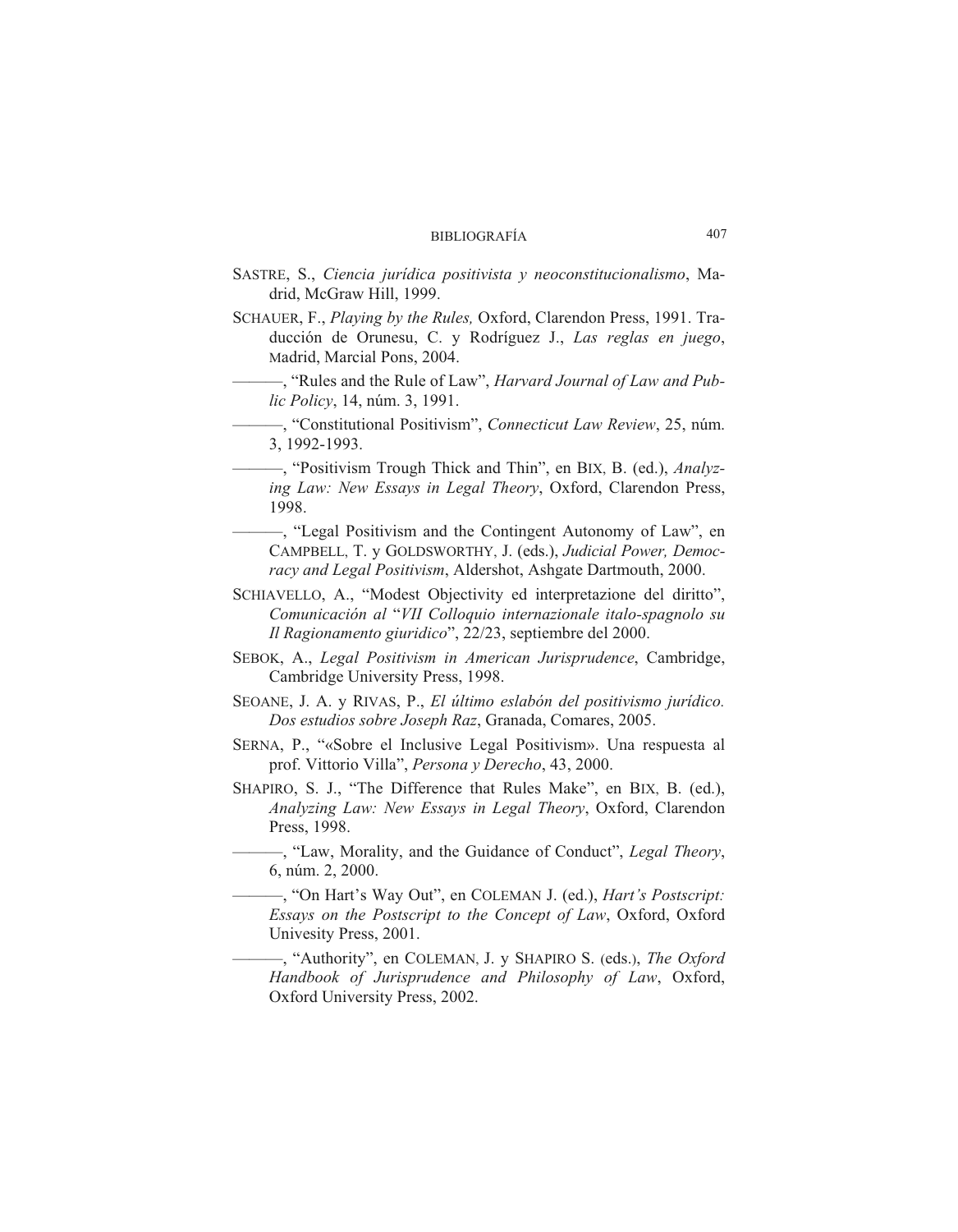- SMITH, D., "Authority, Meaning and Inclusive Legal Positivism", Mod*ern Law Re view*, 64, núm. 5, 2001.
- SOPER, E. P., "Legal Theory and the Obligation of a Judge. The Hart/Dworkin Dispute", *Michigan Law Review*, 75, 1977. También publicado en COHEN, M. (ed.), *Ronald Dworkin and Contemporary Ju ris pru den ce*, Lon dres, Duck worth, 1983.
	- ——, "Legal Theory and the Claim of Authority", *Philosophy and Pu blic Affairs*, 18, núm. 3, 1989.
	- "Law's Normative Claims", en GEORGE, R. (ed.), *The Autonomy of Law: Essays on Legal Positivism*, Oxford, Clarendon Press, 1996.

----, "Searching for Positivism", *Michigan Law Review*, 94, 1996.

- ——, "Two Puzzles from the Postscript", *Legal Theory*, 4, 1998.
- TEN, C. L., "The Soundest Theory of Law", *Mind*, 88, 1979.
- VILLA, V., "Legal Theory and Value Judgments", *Law and Philosophy*, 16, 1997.
	- ——, "Alcune chiarificazioni concettuali sulla nozione di inclusive positivim", en COMANDUCCI, P. y GUASTINI, R. (eds.), *Analisi e* diritto 2000: Ricerche di giurisprudenza analitica, Turín, Giappichelli, 2001.
		- ——, "Inclusive Legal Positivism e neo-gius naturalismo: Linea menti di una analisi comparativa", *Persona y Derecho*, 43, 2000.

——, "Teorie giuridiche «descrittive» e teorie giuridiche «normative» nel «Postscript» di Hart", *Ragion Pratica*, 21, 2003.

- VILLANUEVA, E., "Norm's Content and Legal Reasons for Action", en VILLANUEVA, E. (ed.), *Legal and Political Philosophy*, Holanda, Rodopi, 2002.
- WALUCHOW, W., "Strong Discretion", *The Philosophical Quarterly*, 33, núm. 133, 1983.
	- —, "Herculean Positivism", *Oxford Journal of Legal Studies*, 5, núm. 2, 1984.
- ——, "The Weak Social Thesis", *Oxford Journal of Legal Studies*, 9, núm. 1, 1989.

*<u>——, Inclusive Legal Positivism, Oxford, Clarendon Press, 1994.</u>*